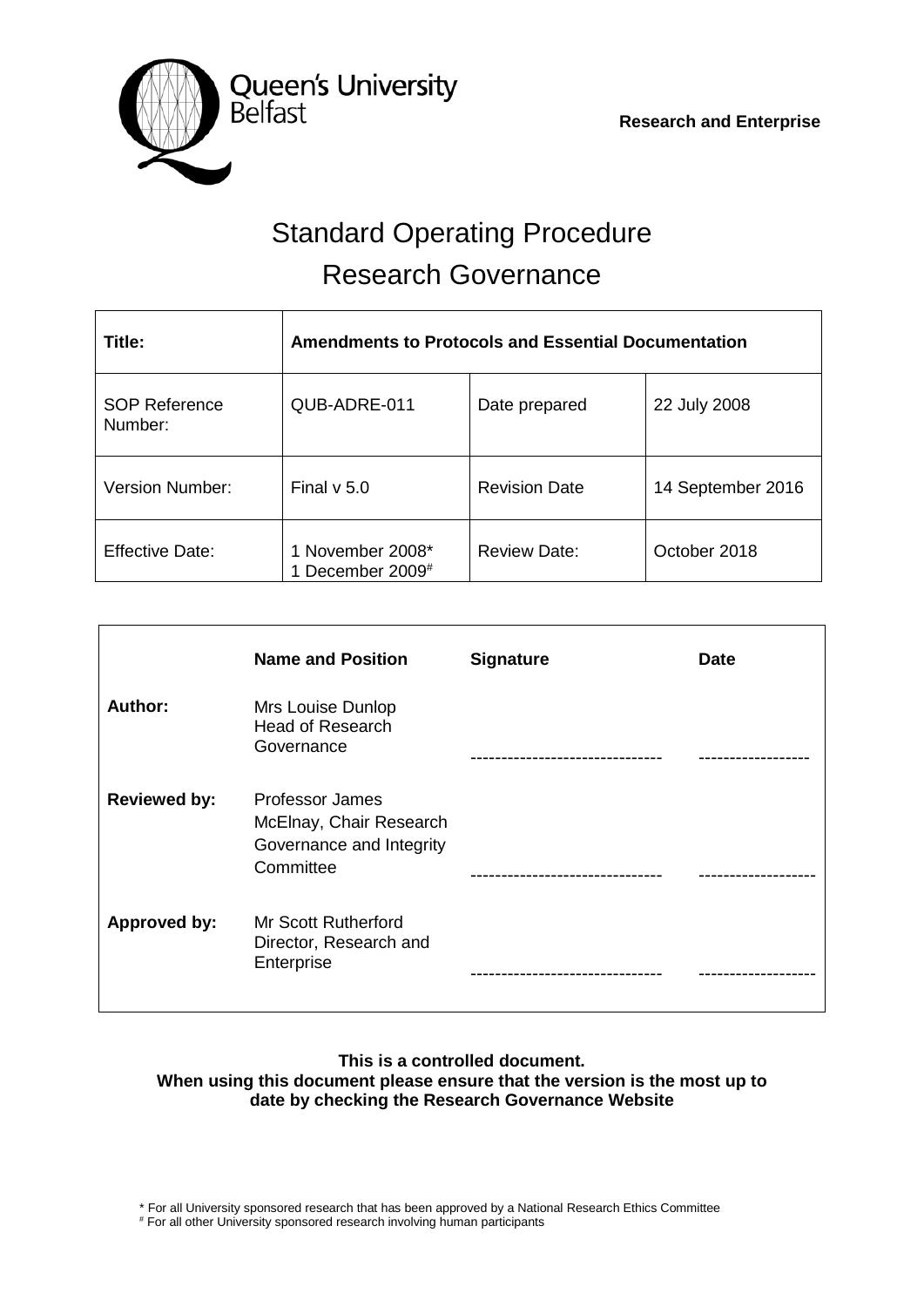# **Do Not Copy**

# Revision Log

| <b>Previous Version</b> | Date of             | Reason for                                                          | <b>New Version Number</b> |
|-------------------------|---------------------|---------------------------------------------------------------------|---------------------------|
| number                  | Review/Modification | Review/Modification                                                 |                           |
| Final $v$ 1.0           | 10/11/09            | <b>Annual Review</b>                                                | Final $v$ 1.0             |
| Final $v$ 1.0           | 17/08/11            | Annual Review/<br>Update following<br><b>MHRA GCP</b><br>Inspection | Final $v$ 2.0             |
| Final $v$ 2.0           | 21/08/2012          | <b>Periodic Review</b>                                              | Final $v$ 3.0             |
| Final $v.3.0$           | 06/10/2014          | <b>Periodic Review</b>                                              | Final $v$ 4.0             |
| Final $v$ 4.0           | 19/09/2016          | <b>Periodic Review</b>                                              | Final $v$ 5.0             |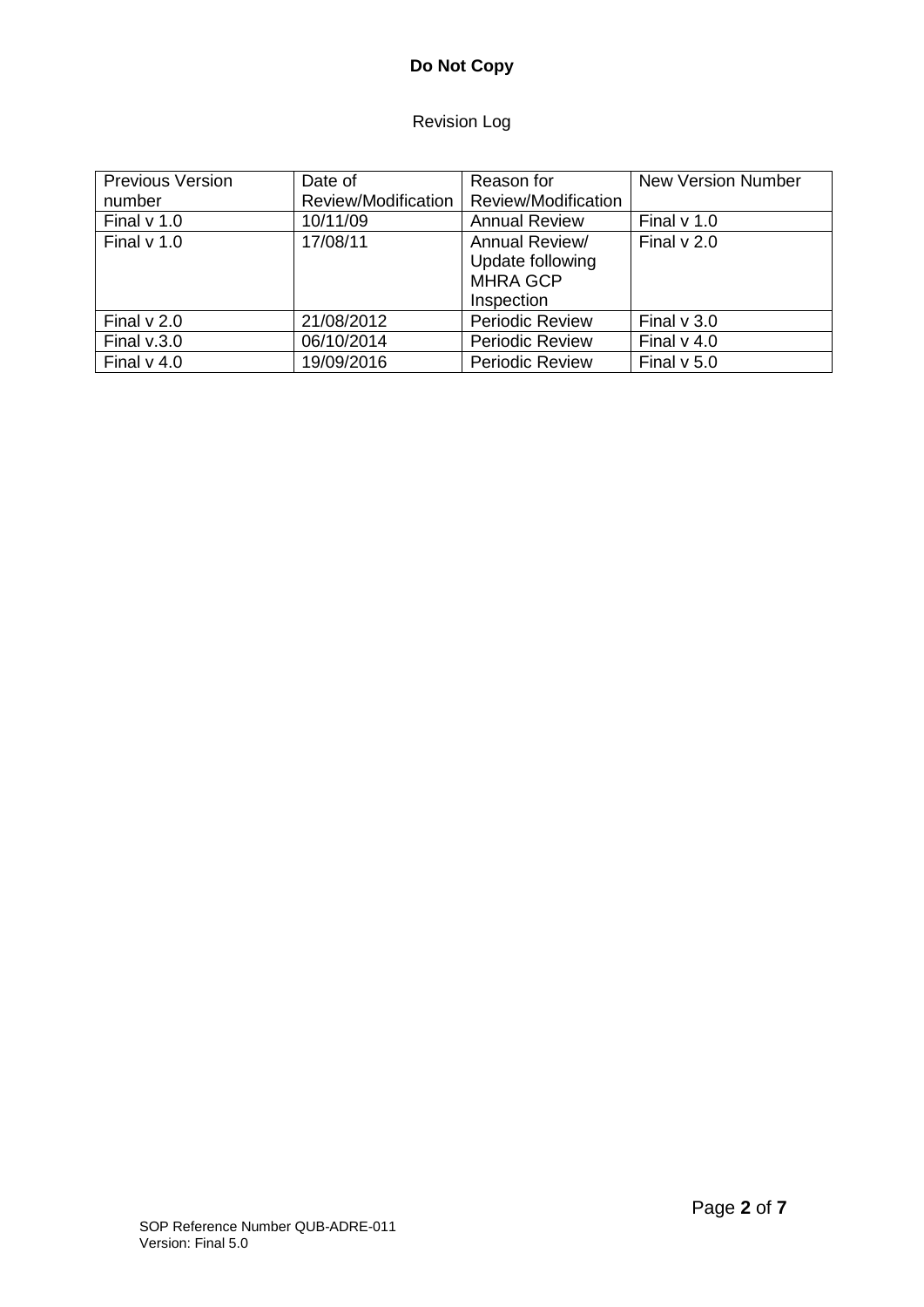# **1. Purpose**

This Standard Operating Procedure (SOP) describes the procedure to be followed when amendments are made to a study protocol that has previously received a favourable ethical opinion, or been authorised by the Medicines and Healthcare products Regulatory Authority (MHRA).

The primary focus of this SOP is for clinical trials of Investigational Medicinal Products (IMP).

# **2. Introduction**

**2.1** An amendment is any deviation from, or change(s) to the study protocol or other essential documentation during the life of the study. An amendment can be either minor or substantial in nature.

A minor amendment is one that has no significant implications for a research participant, or alters the management or conduct of the study. Examples of minor amendments include:

Correcting typing errors, minor clarifications of essential documents, changes to the research team (other than the Chief Investigator, or in the case of a multi-centred trial a Principal Investigator), changes in funding arrangements, changes in the documents used by the research team to record study data, changes in the logistical arrangements for storing or transporting samples, extensions of the IMP-Trial's study period, or the inclusion of new sites in site specific assessment (SSA) exempt studies.

A substantial amendment is an amendment to the protocol or other supporting documentation, where they are likely to have a significant impact on one or more of the following:

- The safety or physical or mental integrity of participants of the study;
- The scientific value of the trial:
- The conduct or management of the trial;
- The quality or safety of any investigational medicinal product used in the trial.
- **2.2** Examples of substantial amendments, as outlined in the [Department of Health and](http://www.ct-toolkit.ac.uk/)  [Medical Research Council Clinical Trials Toolkit](http://www.ct-toolkit.ac.uk/) include:

2.2.1 Amendments related to the protocol:

- Purpose of trial;
- Design of trial;
- Informed consent;
- Recruitment procedure:
- Measures of efficacy;
- Schedule of samples;
- Addition or deletion of tests or measures:
- Number of participants;
- Age range of participants;
- Inclusion criteria;
- **Exclusion criteria:**
- Safety monitoring;
- Duration of exposure to the investigational medicinal product(s);
- Change of dose of the investigational medicinal product(s);
- Change of comparator;
- Statistical analysis.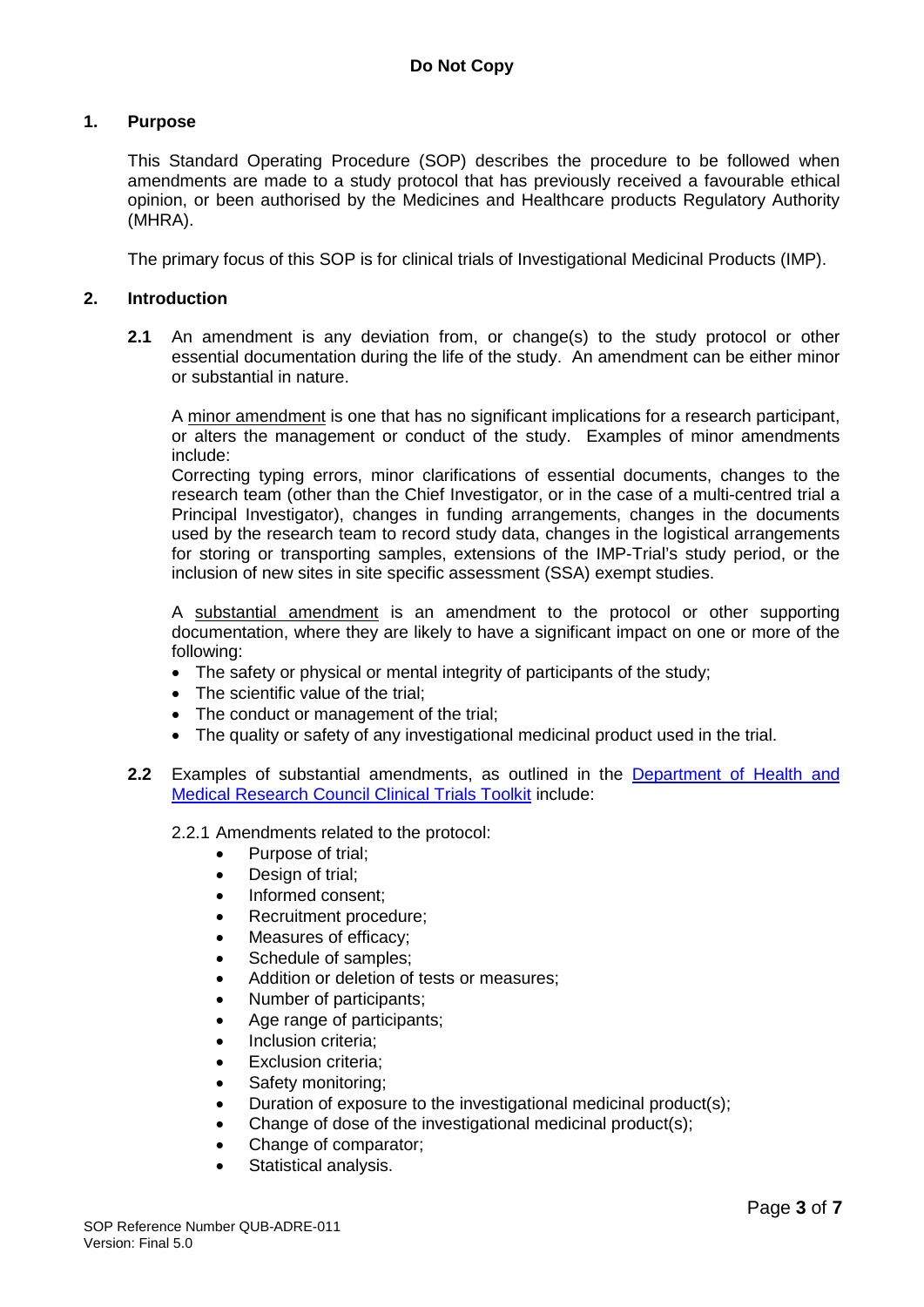# **Do Not Copy**

- 2.2.2 Amendments related to the trial arrangements:
	- Change of the principal investigator or addition of new ones (NB this means the lead investigator in each centre);
	- Change of the coordinating investigator:
	- Change of the trial site or addition of new sites**\***;
	- Change of sponsor or legal representative;
	- Change of the CRO assigned significant tasks;
	- Change of the definition of the end of the trial.

\*Addition of a new site for UK trials only, does not have to be sent to the MHRA.

#### 2.2.3 Amendments related to the IMP:

For example:

- Addition to stability data/change of expiry date;
- Change of formulation;
- Additional toxicology data;
- Change to route of synthesis.
- 2.2.4 Changes to investigational medicinal product quality data concerning:
	- Change of name or code of IMPs;
	- Immediate packaging material;
	- Manufacturer(s) of active substance;
	- Manufacturing process of the active substance;
	- Specifications of active substance;
	- Manufacture of the medicinal product;
	- Specification of the medicinal product:
	- Specification of excipients where these may affect product performance:
	- Shelf-life including after first opening and reconstitution;
	- Major change to the formulation;
	- Storage conditions:
	- Test procedures of active substance:
	- Test procedures of the medicinal product;
	- Test procedures of non-pharmacopoeia excipients.

It is a legal requirement for trials involving IMPs to comply with the procedures specified in this SOP.

#### **3. Scope**

This SOP applies to all studies for which the University is acting as Sponsor.

#### **4. Responsibilities**

#### **4.1 Chief Investigator**

It is the legal responsibility of the Sponsor to determine if an amendment is substantial or not. It becomes the responsibility of the CI to ensure that the appropriate organisations and regulatory bodies are advised of amendments, once approval has been given from the Sponsor(s).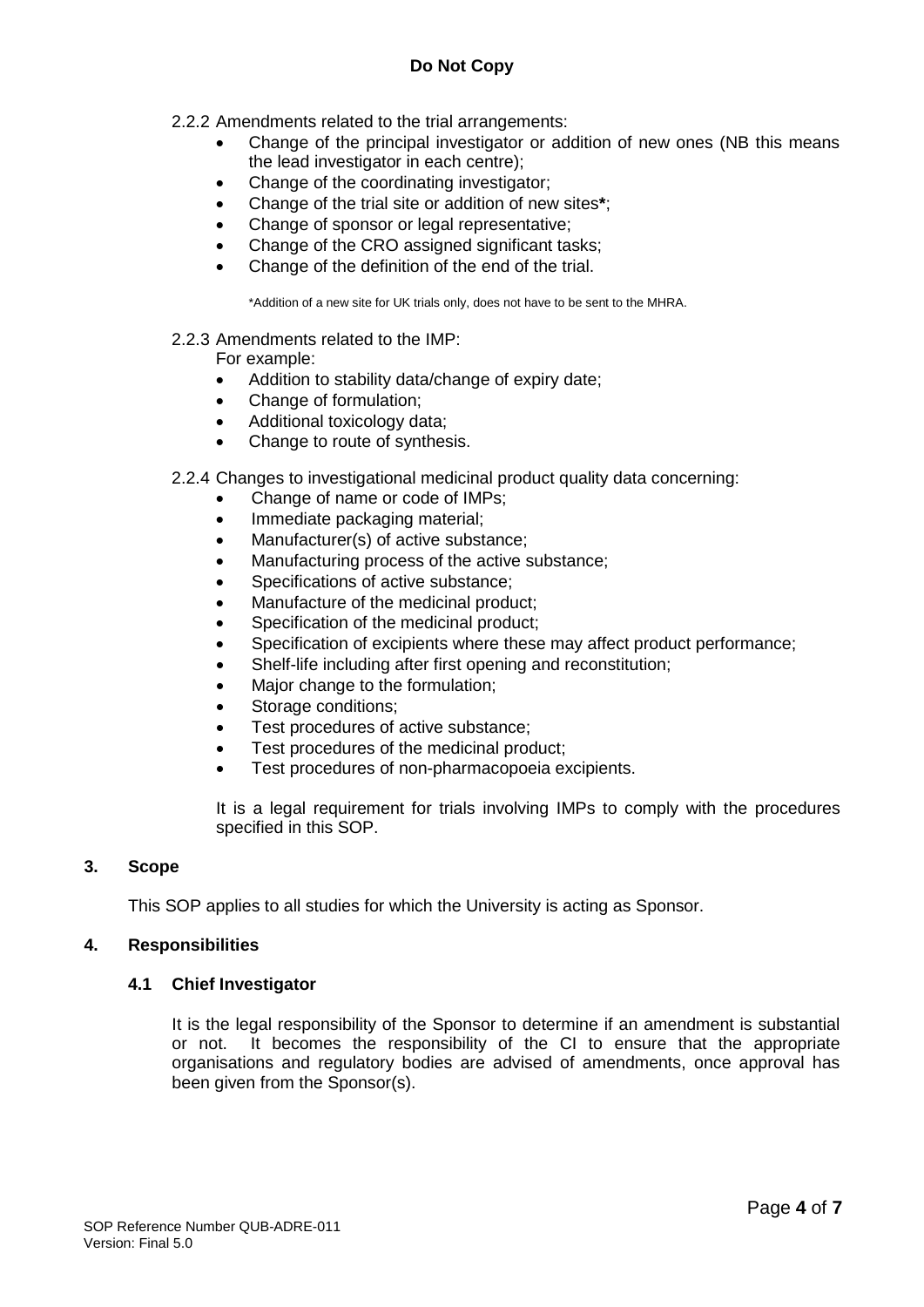# **5. Procedure**

### **5.1 Reporting Substantial Amendments in Clinical Trials of Investigational Medicinal Products**

All substantial amendments need to be considered by, the main Research Ethics Committee that originally approved the study, the University and the Health Trusts, if appropriate. The REC needs to approve all substantial amendments. For changes to participant information sheet(s) and consent form(s) only it is advisable to apply first to the REC and then inform the MHRA, rather than submitting parallel notifications.

The Notification of an Amendment Form must be used to notify the MHRA and main REC. Using the Integrated Research Application System (IRAS) a notice of substantial amendment form can be created [www.myresearchproject.co.uk.](http://www.myresearchproject.co.uk/) Ensure that this form is completed using plain language and comprehensible to a lay person.

An updated Clinical Trial Application form should be submitted if there are changes to the information originally submitted to the MHRA.

# **5.1.1 Format and content of notification**

The notification of a substantial amendment should include the following information:

- Covering letter, including reason for qualification as a substantial amendment.
- Application form: that contains:
	- (i) Identification of Clinical Trial (title, EudraCT number, sponsor's protocol code number);
	- (ii) Identification of applicant;
	- (iii) Identification of the amendment (sponsor's amendment number and date). One amendment could refer to several changes in the protocol or scientific supporting documents;
	- (iv) A description of the amendment and the reason for it.
- An extract of the modified documents showing previous and new wording, where applicable.
- The new version of modified documents where the changes are so widespread and/or substantial that they justify a new version, identified with updated number of version and date.
- Supporting information including, where applicable:
	- (i) Summaries of data;
	- (ii) An updated overall risk benefit assessment;
	- (iii) Possible consequences for subjects already included in the trial;
	- (iv) Possible consequences for the evaluation of the results.
- Where applicable, if a substantial amendment changes the core data or the full application form data set (according to national requirements) in the XML file (computer file) accompanying the initial application for the trial, the sponsor should submit a revised copy of the XML file with the Notification of Amendment, incorporating amended data. The application for substantial amendment should identify the fields to be changed, by attaching a print out of the revised form showing the amended fields highlighted.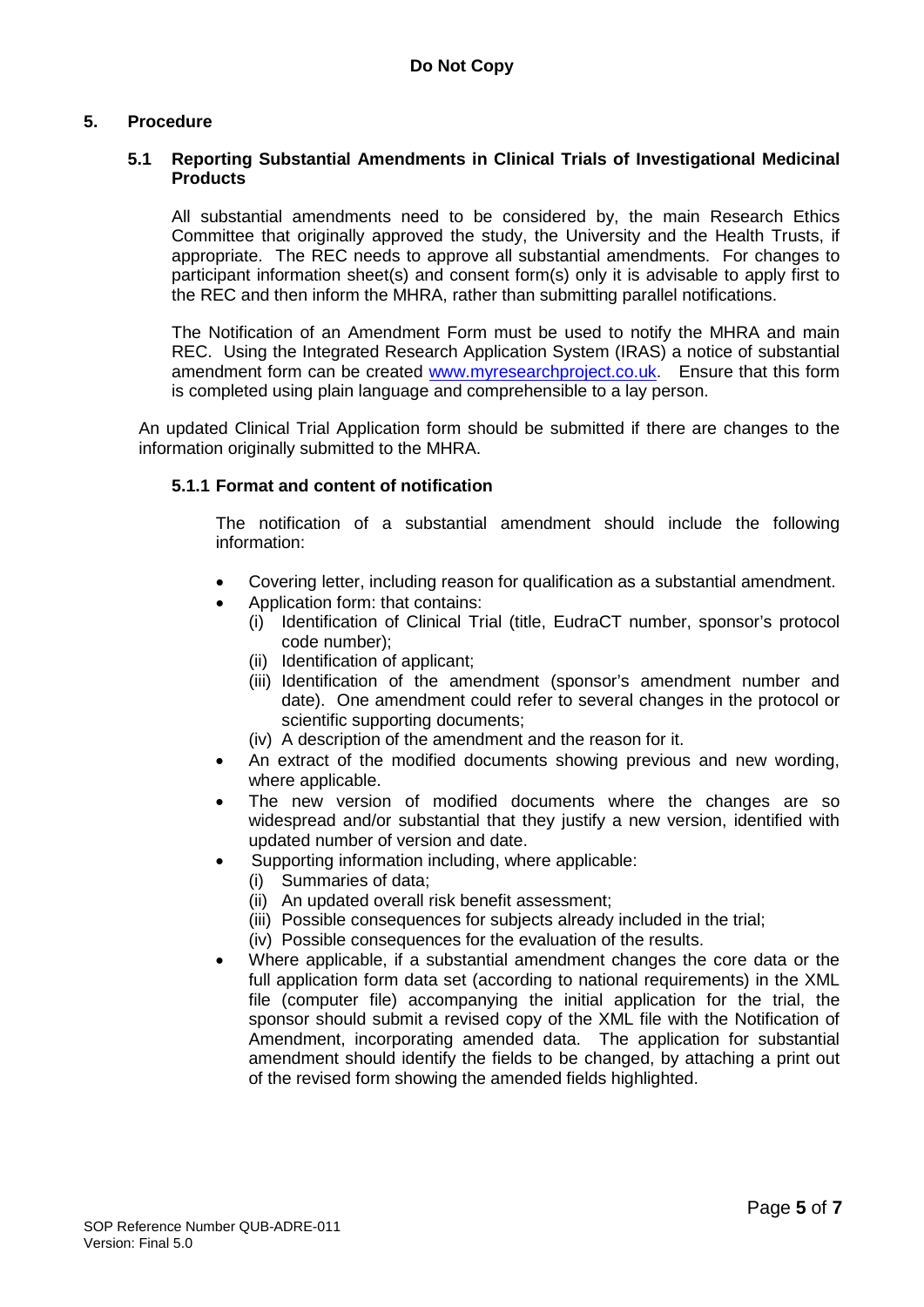# **5.1.2 Notification to Competent Authority**

The MHRA will review the amendment and should issue an opinion within a maximum of 35 working days from receipt of a valid submission.

Following assessment the applicant will be notified of:

- Acceptance of the amendment
- Acceptance of the amendment subject to conditions
- Grounds for non-acceptance of the amendment

Only when the amendment has been accepted, without conditions, can it be implemented.

Where the study involves international sites the substantial amendment should also be submitted to and approved by the relevant competent authority and national ethics committee in each country before the amendment can be implemented in that country.

# **Notification to Research Ethics Committee**

The REC which approved the clinical trial must consider the substantial amendment, normally within 35 working days of receipt of a valid submission. Any amendment cannot be implemented until it has received a favourable ethical opinion.

### **Notification to NHS Organisations**

For multi-site trials, the process for review of amendments by NHS R&D offices involves the categorisation of amendments into Category A, B or C and also a 35 working day default approval of amendments for NHS organisations.

For single site studies within Northern Ireland, the normal local Trust arrangements for notification, consideration and approval of substantial amendments apply.

# **5.2 Minor amendments**

Minor amendments do not have to be approved by the MHRA or UK REC. However, they should be recorded and if appropriate included in the next update of the Investigators Brochure. They should also be available on request for inspection at the trial site and/or sponsors premises as appropriate.

For all studies, it is best practice to notify the REC of any minor amendments. It is however necessary to submit all minor amendments for NHS approval.

#### **5.3 Urgent Safety Measures Amendments**

Urgent safety measures must be taken in order to protect research participants against any immediate hazard to their health or safety. The protocol should identify who is responsible for taking urgent safety measures, which in many studies will be the CI.

Safety measures, such as halting the trial, may be taken without prior authorisation from the MHRA, REC. However, the CI must telephone the MHRA and REC and follow it up with a written report within three days.